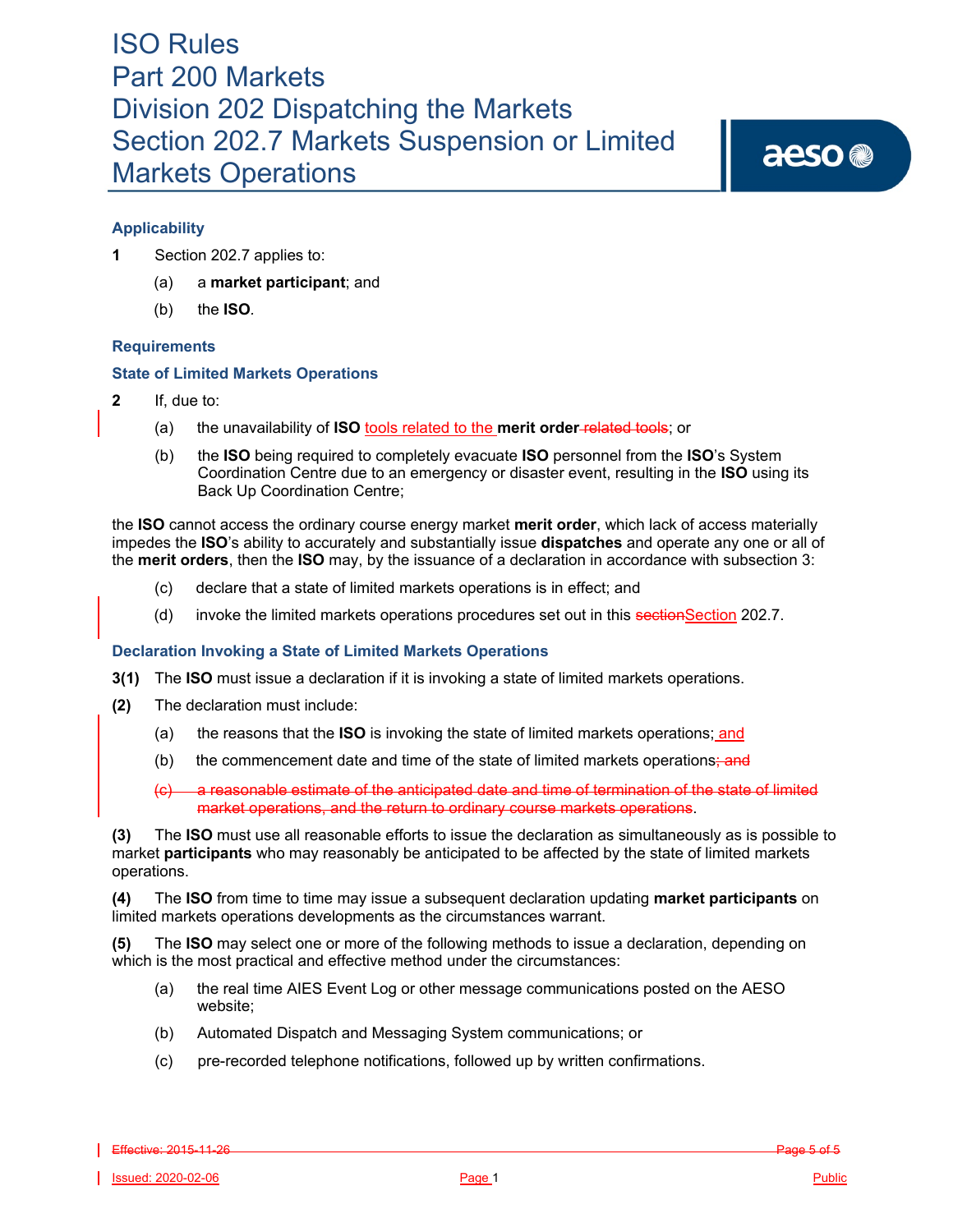aeso<sup>®</sup>

### **Dispatches During a State of Limited Markets Operations**

- **4** During a state of limited markets operations:
	- (a) the **ISO** must use the most current and reasonably accurate **merit orders** then available to the **ISO** under the circumstances, to continue to issue **dispatches** in a manner which is as close as possible to ordinary course operations;
	- (b) subject to subsection 4(c), the **ISO** must use all reasonable efforts to ensure that any **dispatches** the **ISO** has issued for **dispatch down services** and **ancillary services** at the commencement of the state of limited markets operations remain in effect until termination of the state of limited markets operations; and
	- (c) if the system marginal price exceeds the reference price during the state of limited markets operations, then the **ISO** may determine that any one or all of the **dispatch down services**  must be terminated until the termination of the state of limited markets operations.

### **Energy Market Pricing During a State of Limited Markets Operations**

**5(1)** During a state of limited markets operations and subject to subsection 5(2), the **ISO** must determine the energy market **pool price** as the system marginal price at each minute, which must be the highest eligible **pool asset** marginal price of all **pool assets** to meet **system load** in the energy market **merit order** referred to in subsection 4(a).

**(2)** The system marginal price during a state of limited markets operations must be one thousand dollars (\$1,000) per MWh under the circumstances set out in subsection 3(1)(b) of sectionSection 201.6 of the **ISO rules***, Pricing*.

#### **Other Pricing During a State of Limited Markets Operations**

- **6** During a state of limited markets operations:
	- (a) the **ISO** must make **dispatch down service** payments based on the system marginal price in each minute, in accordance with subsection 8 of sectionSection 103.4 of the **ISO rules**, *Power Pool Financial Settlement*;
	- (b) the **ISO** must make **ancillary services** payments based on the **pool price**, which such price is determined in accordance with subsection 4 of sectionSection 201.6 of the **ISO rules**, *Pricing*;
	- (c) the **ISO** may suspend uplift payments under subsection 6 of sectionin accordance with Section 103.4 of the **ISO rules**, *Power Pool Financial Settlement*; and
	- (d) the **ISO** may suspend payments for **transmission constraint rebalancing** required under subsection 7 of sectionin accordance with Section 103.4 of the **ISO rules**, *Power Pool Financial Settlement*.

### **Termination of a State of Limited Markets Operations**

**7(1)** The **ISO**, by issuing a declaration, must terminate a state of limited markets operations as soon as it restores ordinary course access to the merit orders.

**(2)** The **ISO** must use the most practical and effective communication method referenced in subsection 3(5) to issue a declaration to **market participants** that the **ISO** has terminated a state of limited markets operations and ordinary course **merit order** operations are to recommence by the date and time specified in the declaration.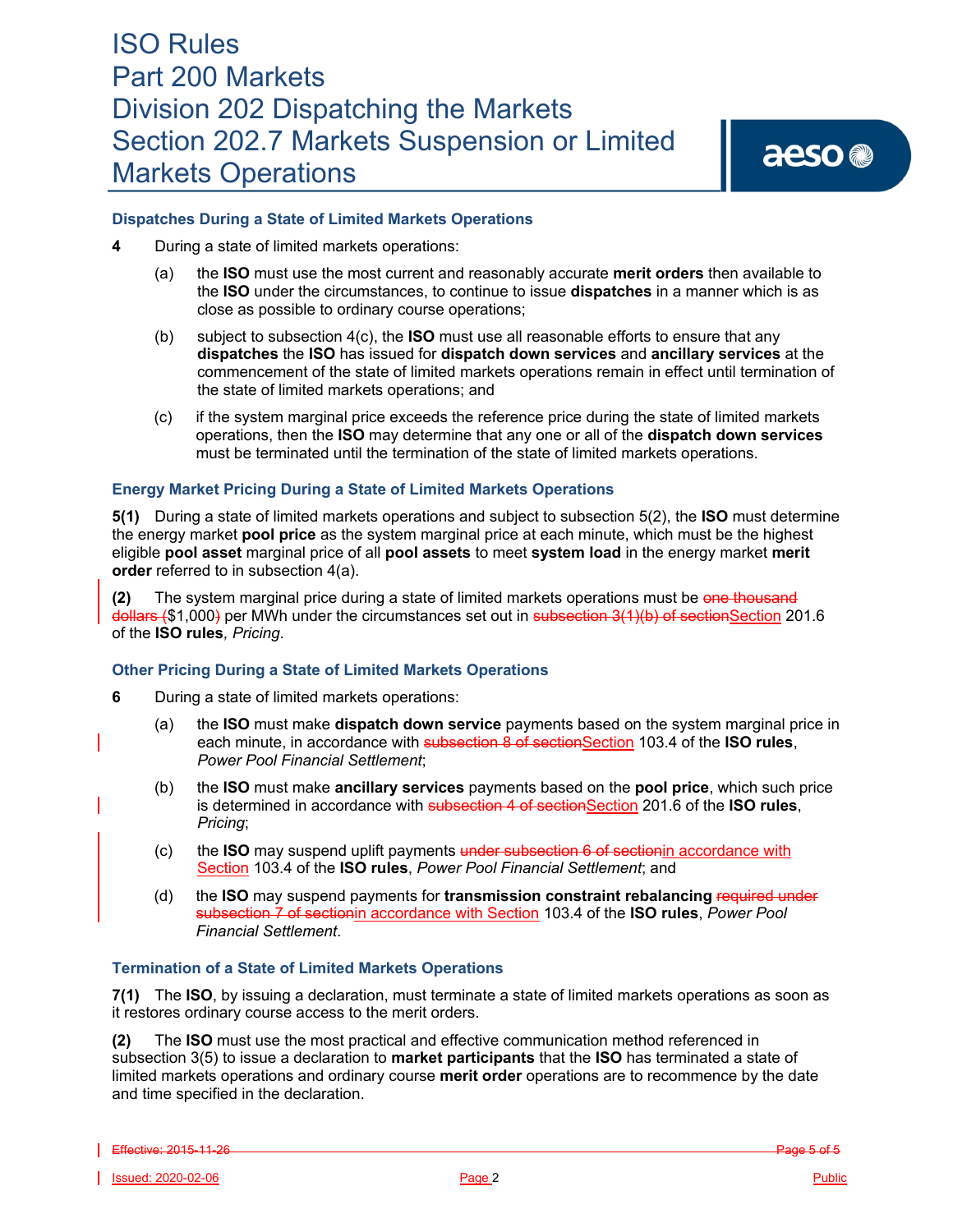## **State of Markets Suspension**

**8(1)** If:

- (a) the **interconnected electric system** is experiencing a **blackout**;
- (b) the **interconnected electric system** is breaking up into two (2) or more **electrical islands**  causing **transmission market constraints** that significantly limit or prohibit markets operations; or
- (c) the **ISO** is unable to continue in a state of limited markets operations under this sectionSection 202.7 because:
	- (i) the **ISO** no longer can use the most current and reasonably accurate energy market **merit order** due to material variances between that energy market **merit order** and the energy production capabilities of the **pool assets** associated with the energy market **merit order**; or
	- (ii) the **ISO** no longer can perform and operate **merit order** functions at the Back Up Coordination Centre as referenced in subsection 2(b);

then once an approval is granted under subsection 8(2), the **ISO** may issue a declaration in accordance with subsection 9 invoking a state of markets suspension for the energy market, the **ancillary services** market and the **dispatch down service** market, and implementing the markets suspension procedures set out in this section-Section 202.7.

**(2)** The **ISO** may not issue a declaration invoking a state of markets suspension without the approval of the Chief Executive Officer of the **ISO** or a designee, but if the **interconnected electric system** is experiencing a **blackout** as referenced under subsection 8(1)(a), then the **ISO** may, by declaration in accordance with subsection 9, invoke a state of markets suspension without Chief Executive Officer approval.

### **Declaration Invoking a State of Markets Suspension**

- **9(1)** The **ISO** must issue a declaration if it is invoking a state of markets suspension.
- **(2)** The declaration must include:
	- (a) the reasons that the **ISO** is invoking the state of markets suspension; and
	- (b) the commencement date and time of the state of markets suspension;  $\frac{1}{2}$
	- a reasonable estimate of the anticipated date and time of the termination of the state of markets suspension, and the return to ordinary course markets operations.

**(3)** The **ISO** must use all reasonable efforts to issue the declaration as simultaneously as is possible to **market participants** who may reasonably be anticipated to be affected by the state of markets suspension.

**(4)** The **ISO** from time to time may issue a subsequent declaration updating **market participants** on markets suspension developments as the circumstances warrant.

**(5)** The **ISO** may select one or more of the following methods to issue the declaration, depending on which is the most practical and effective method under the circumstances:

(a) the real time AIES Event Log or other message communications posted on the AESO website;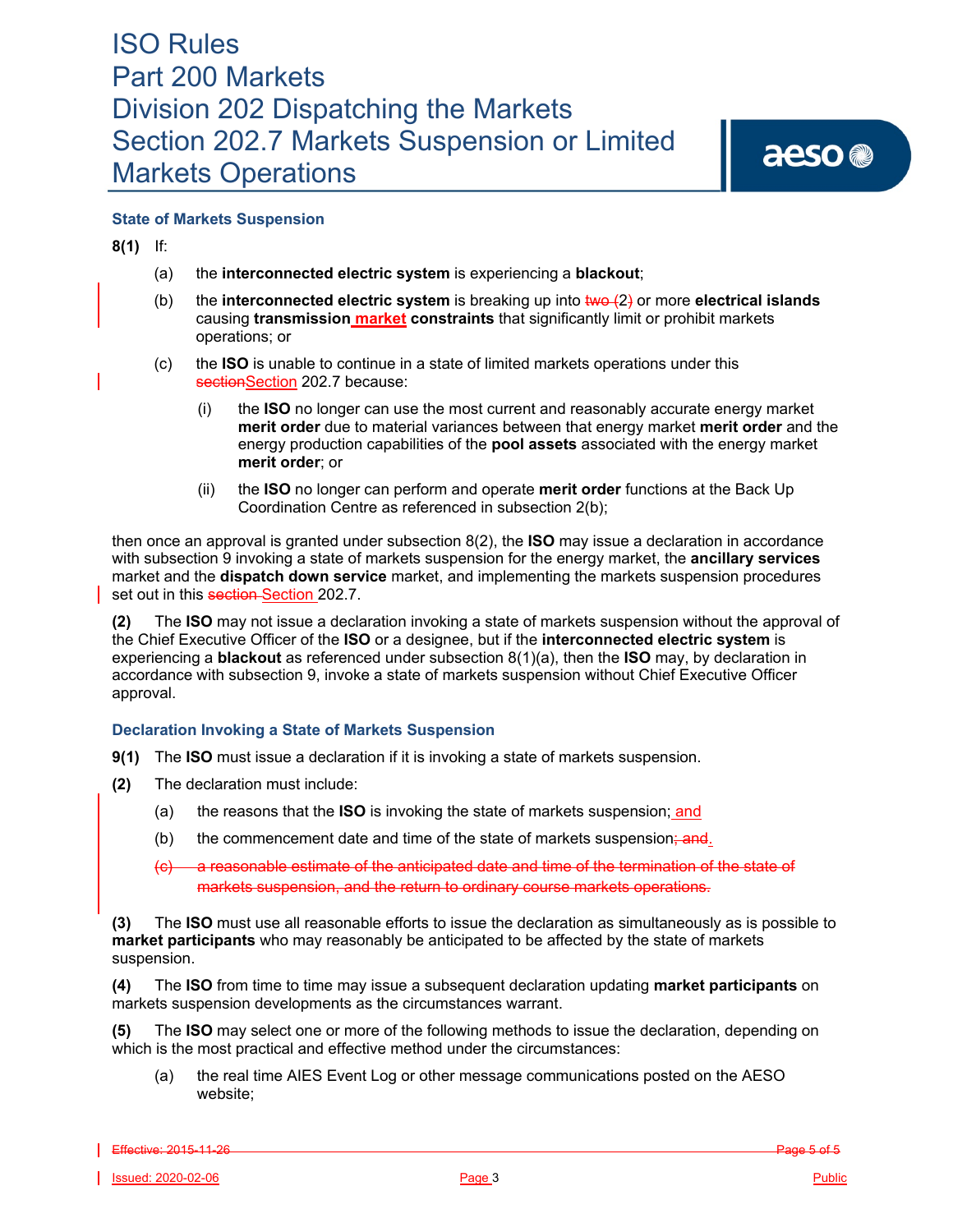- (b) Automated Dispatch and Messaging System communications; or
- (c) pre-recorded telephone notifications, followed up by written confirmation.

#### **Effect of a State of Markets Suspension**

**10** During the period of time a state of markets suspension is in effect, the **ISO**:

- (a) is not required to follow the **merit orders**; and
- (b) must determine the system marginal price in accordance with subsection 11.

#### **System Marginal Pricing during a State of Markets Suspension**

**11(1)** During a state of markets suspension and subject to subsection 11(2), the **ISO** must determine the system marginal price at each minute, which price must be either the prior thirty (30) **day** average **on peak** price or **off peak** price, depending on the hour of **day** the state of markets suspension is in effect.

**(2)** The system marginal price during a state of markets suspension must be one thousand dollars (\$1,000) per MWh under the circumstances set out in subsection 3(1)(b) of sectionSection 201.6 of the **ISO rules***, Pricing*.

#### **Operating Costs Recovery for Certain Market Participants**

**12(1)** If for a state of markets suspension a **market participant** does not recover from energy receipts revenue all operating costs, as specified in subsection 12(2) below, for any **pool asset** that operated during that state of market suspension, then the **ISO** must pay to the **market participant** an additional amount up to, but not in excess of, those operating costs, net of the energy receipts revenue.

- **(2)** Subject to subsection 12(3), the operating costs referred to in subsection 12(1) may include:
	- (a) variable **supply transmission service** charges which are the actual cost of all variable charges from *Rate Schedule STS* of the **ISO tariff**, including the applicable **loss factor** charge or credit;
	- (b) variable operating and maintenance charges;
	- (c) fuel cost to operate the **pool asset**; and
	- (d) other related reasonable costs the **ISO** approves.

**(3)** If during a state of markets suspension a **market participant** incurs start-up costs for a **pool asset** as the result of receiving a **directive** to start-up the **pool asset**, and then subsequently the **market participant**:

- (a) receives a **directive** to shut down the same **pool asset**; or
- (b) receives a **dispatch** to terminate energy delivery or consumption for the same **pool asset**  upon the termination of the markets suspension and the return to ordinary course operations;

then the **market participant** may include those start-up costs in the operating costs to be recovered in accordance with subsection 12(2).

**(4)** The **ISO** must include as a line item in a **power pool** statement any charge to a **pool participant**  under subsection 8 of sectionSection 103.6 of the **ISO** rules, *ISO Fees and Charges* for the **ISO** to recover any costs associated with the payment of operating costs net of energy receipts revenue due to a markets suspension under this sectionSection 202.7.